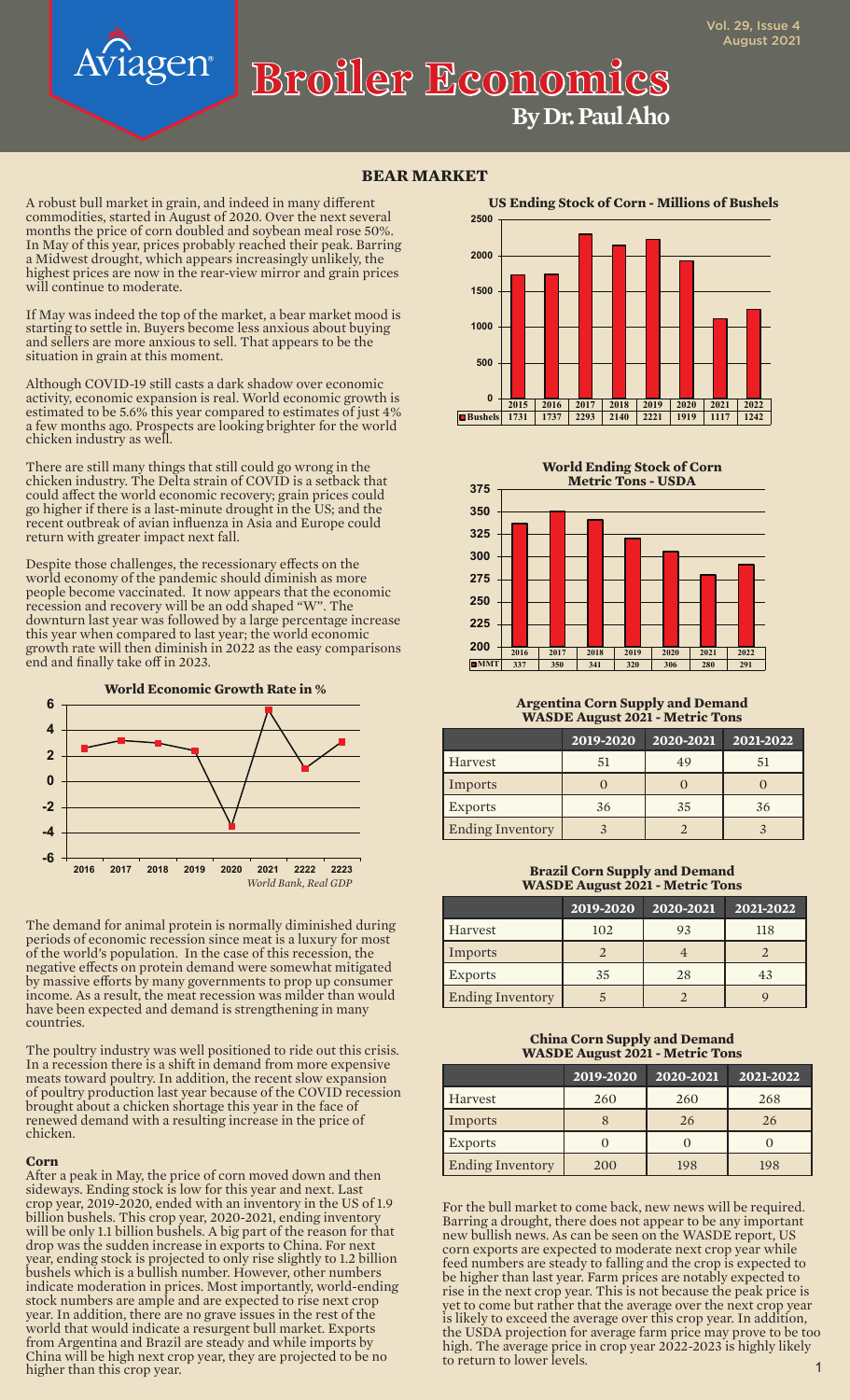| <u>UDDIN IV 2020-2021 - MINIQUS OI DUSHCIS</u> |           |           |           |
|------------------------------------------------|-----------|-----------|-----------|
|                                                | 2019-2020 | 2020-2021 | 2021-2022 |
| Harvest                                        | 13,620    | 14,182    | 14,750    |
| <b>Supply Total</b>                            | 15,883    | 16,127    | 15,892    |
| Ethanol                                        | 4,852     | 5,050     | 5,200     |
| <b>Exports</b>                                 | 1,778     | 2,750     | 2,400     |
| Feed                                           | 5,903     | 5,725     | 5,625     |
| <b>Total Use</b>                               | 13,963    | 15,010    | 14,650    |
| <b>Ending Inventory</b>                        | 1,919     | 1,117     | 1,242     |
| <b>Farm Price</b>                              | \$3.56    | \$4.35    | \$5.70    |

## **US Corn Supply and Demand – WASDE August 2021 USDA to 2020-2021 - Millions of Bushels**

**Average US Farm Price of Corn USDA - \$/Bushel**



## **Soybeans**

As with corn, a big part of the reason for higher prices was increased exports to China to feed a growing hog population returning after African Swine Fever. That one-time increase is over and soybean meal prices are down from their peak levels earlier this year. The fall in prices was helped by high soybean oil prices and by good crops in the southern hemisphere. When soybean oil prices are high, meal tends to drop as more soybeans are crushed for the oil. In addition, Brazil and Argentina produce far more soybeans than the US so a good crop in the southern hemisphere ensures that there is a limit to how high soybean prices can rise. This crop year, Argentina and Brazil produced a combined 183 million metric tons (MMT) compared to 112 MMT produced by the US. For the next crop year Argentina and Brazil are expected to produce 196 MMT. More importantly, exports from the two countries are expected to rise from 131 MMT to 146 MMT (+15 MMT) next crop year.

#### **Argentina Soybean Supply and Demand WASDE August 2021 - Metric Tons**

|                         | 2019-2020 | 2020-2021 | 2021-2022 |
|-------------------------|-----------|-----------|-----------|
| Harvest                 | 49        | 46        | 52        |
| Imports                 |           |           |           |
| Exports Beans + Meal    | 37        | 32        | 36        |
| <b>Ending Inventory</b> | 27        | 25        | 27        |

### **Brazil Soybean Supply and Demand WASDE August 2021 - Metric Tons**

|                             | 2019-2020 | 2020-2021 | 2021-2022 |
|-----------------------------|-----------|-----------|-----------|
| Harvest                     | 128       | 137       | 144       |
| Imports                     |           |           |           |
| <b>Exports Beans + Meal</b> | 110       | 99        | 110       |
| <b>Ending Inventory</b>     | 20        | 26        |           |

Although the US does not dominate world soybean production, low ending stock numbers in the US have raised concern. Ending stock will fall to the bare minimum of pipeline levels at the end of this month (the end of the crop year) and hardly recover next year. Meanwhile, world ending stock is relatively high and stable. The average price of soybean meal this crop year is \$100 higher than last crop year. However, unlike corn, the average price next crop year is not expected to rise but rather remain at current levels. Finally, in 2022-2023, prices are expected to fall to more normal levels.



**World Ending Stock of Soybeans USDA - MMT**



### **US Soybeans – USDA to 2020-2021 WASDE August 2021 - Millions of Bushel**s

|                               | 2019-2020 | 2020-2021 | 2021-2022 |
|-------------------------------|-----------|-----------|-----------|
| Harvest                       | 3,552     | 4,135     | 4,339     |
| <b>Total Supply</b>           | 4,476     | 4,680     | 4,533     |
| Export                        | 1,682     | 2,260     | 2,055     |
| <b>Total Use</b>              | 3,952     | 4,520     | 4,379     |
| <b>Ending Stock Inventory</b> | 525       | 160       | 155       |
| Meal Price short ton          | \$299     | \$395     | \$385     |





## **US Chicken Industry**

The US chicken industry, like a lot of industries, was reluctant to expand production last year in the teeth of the COVID-19 recession. In addition, production was constrained by the effects of the disease itself on processing plants. When the economy and meat demand started recovering faster than imagined this year, the supply of chicken turned out to be surprisingly short. All chicken prices rose, especially wing prices. Deboned breast also climbed as sandwich wars broke out between fast food companies that offered new chicken sandwich products this year.

High prices are, of course, the cure for high prices and chicken is no exception. Chicken prices can be expected to moderate over the next year as labor shortages are sorted out and production increases return.

Last year, China opened their market to US chicken and became the second largest market for US chicken after Mexico. The market is not just for paws, which can be worth as much as \$2 per pound, but also large amounts of leg quarters. Although exports of leg quarters to China slowed in the last few months as prices rose, exports for the entire year can be expected to at least equal that of last year.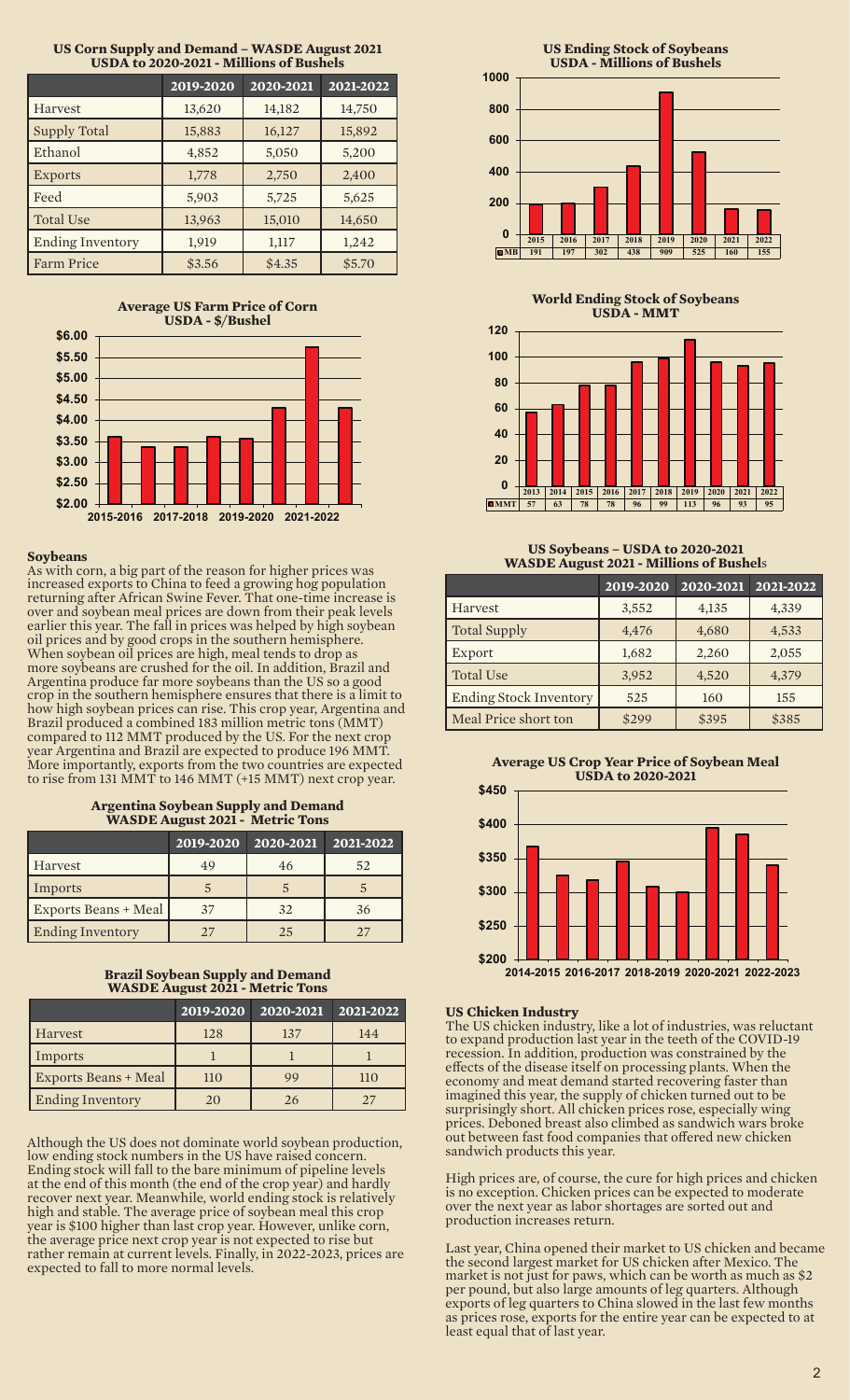The USDA (August WASDE) expects chicken production to be only 0.3% higher this year. As can be seen on the graph below, chicken production was lower in the first quarter, higher in the second quarter and then is projected to be only slightly higher in every other quarter this year. Next year production is expected to accelerate slightly to a 1.3% gain and surely will increase more rapidly in 2023.



The chick placements graph below, moved 7 weeks forward to show the processing date, indicates that production at this moment is temporarily lower than last year. Going forward over the next month, production will be similar with very little increase over 2020.



After a decline from 2007 to 2013 (the great recession) US consumption of both red meat and poultry per capita rose steadily year after year until 2019. Last year, beef and pork started to fall while chicken consumption leveled out a trend that continues this year and next. As a result, total meat consumption per capita is falling. With supply and therefore consumption falling while demand rises, it is no wonder that prices are high for all meats.

#### **US Per Capita Consumption of Red Meat and Poultry USDA to 2021 - lbs**



#### Deboned Breast

The price of deboned breast was on a roller coaster last year. Prices rose during the supermarket hoarding phase, fell due to the fall off in food service, rose when some plants closed and then fell when the plants reopened. At the end of the year, breast meat prices fell to their lowest price. This year, breast meat rose steadily month after month until May thanks in part to new fast food chicken sandwiches and the opening of more food service outlets. Prices are likely to remain relatively high for the rest of the year.



#### Leg Quarters

Leg quarter prices are highly dependent on the export market. Exports to China fell in the last few months but other countries have taken up the slack. Total exports will be higher this year than last year. If the world shakes off COVID-19, the outlook for exports will be even better. In addition to strong exports, increasing domestic demand for leg quarters, and in particular deboned thigh, is providing a new floor for leg quarter prices. It is possible that the Northeast prices will continue to linger above 40 cents for the rest of the year. The new floor is about \$1000 per metric ton. There also appears to be a ceiling of around \$1000 per metric ton. International demand falls off above that number.



## Wings

Nowhere was the collapse of food service demand last year more evident than in the wing market. Suddenly higher unemployment, falling wages, sports being cancelled, and restaurants and bars being closed were a major but temporary blow to wing prices. Wing prices bounced right back and continued higher the rest of last year and all this year so far. Part of the reason for rising prices was lower supply as large bird deboning production dropped. With food service reopening, wings soared to above \$3 per pound wholesale (Northeast Price). Although wing prices may have peaked, they are likely to remain high for the rest of the year.



Chicken production in the US is very profitable thanks to high wing, leg quarter and breast meat prices. Prices are likely to remain high this year instead of dropping as they normally would after a seasonal peak in the late spring thanks in part to the high price of competing meats. It appears that the industry will remain highly profitable throughout the year despite high grain prices.